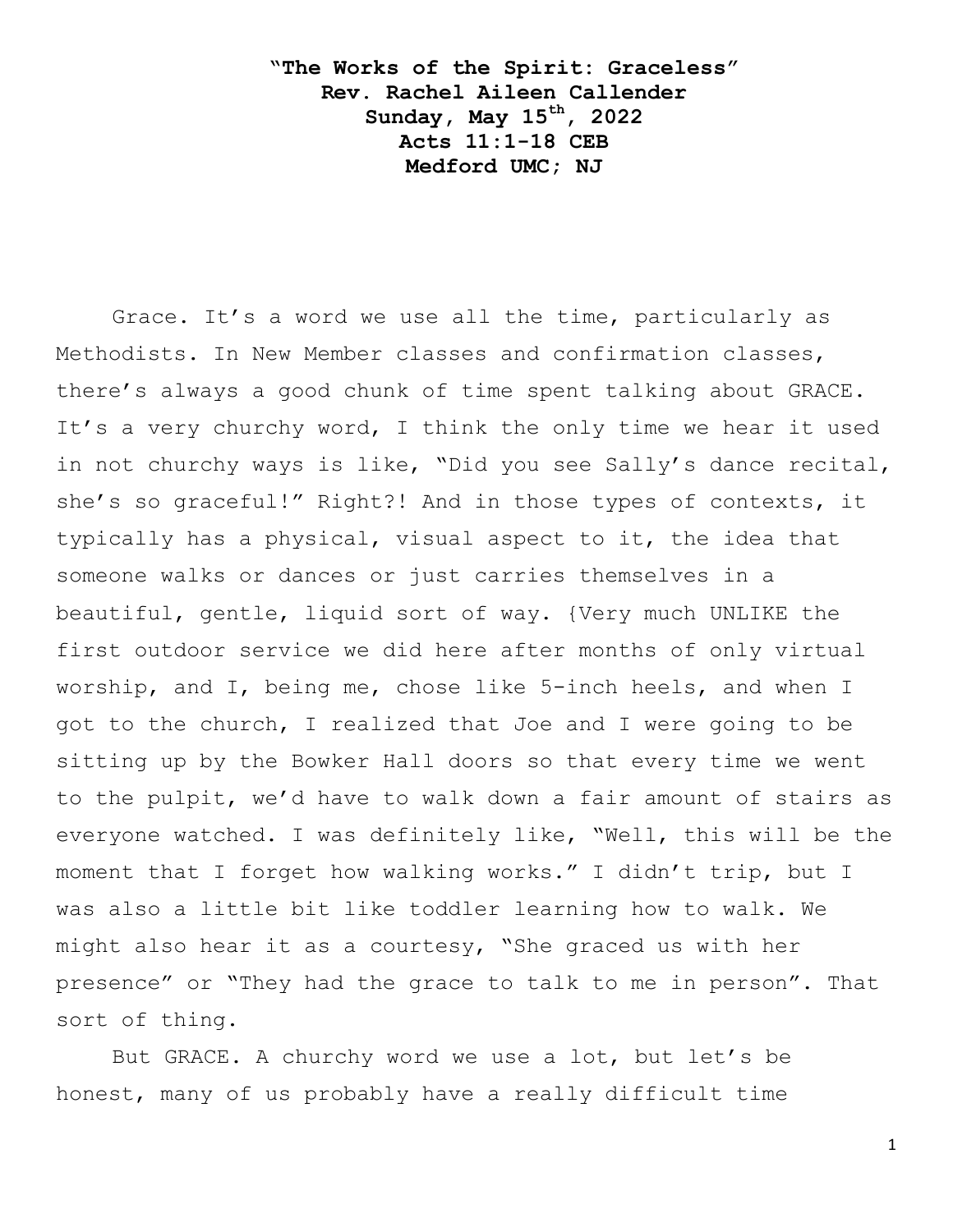describing what grace is when used in that churchy context. "God gives us grace", "God has bestowed grace to us", for our sacraments, we'll say it's an outward sign of an inward grace not something we're doing but God's doing.

I'd love, actually for a second, for you to really take a moment and think of what the first word that comes to mind is when I say, "GRACE". I bet there's a number of varying thoughts that people are having, and I"d truly want to hear what word came to mind after service, please let me know! When I was giving the example of the graceful dancer, I said, "Beautiful, gentle, liquid", and I think these are very applicable here also, just in a more abstract way. Biblical, God-given grace IS beautiful, it IS gentle, it IS this liquid-malleable-fluid like feeling and experience. If you want the theological answer, the answer is it's a gift - plain and simple. Grace is a gift from God, given to us without any strings, anyone can accept it, anyone can experience it. No amount of money, or worship attendance, or characteristics can alter our access to this gift. It's given to everyone freely. Period. So, we may not always be the best at describing grace but I can tell you what we are really good at – deciding who we think should have it or not. We rock at that!

And that is exactly what"s happening in today"s scriptural text. Let"s take a look.

Peter's taking the ministry world by storm. He is truly someone who has embraced his faith and is living that faith out as a disciple in the world, he"s preaching and teaching and he makes his way to Jerusalem. Now, the people there were well acquainted with Peter"s work and mission, and they had heard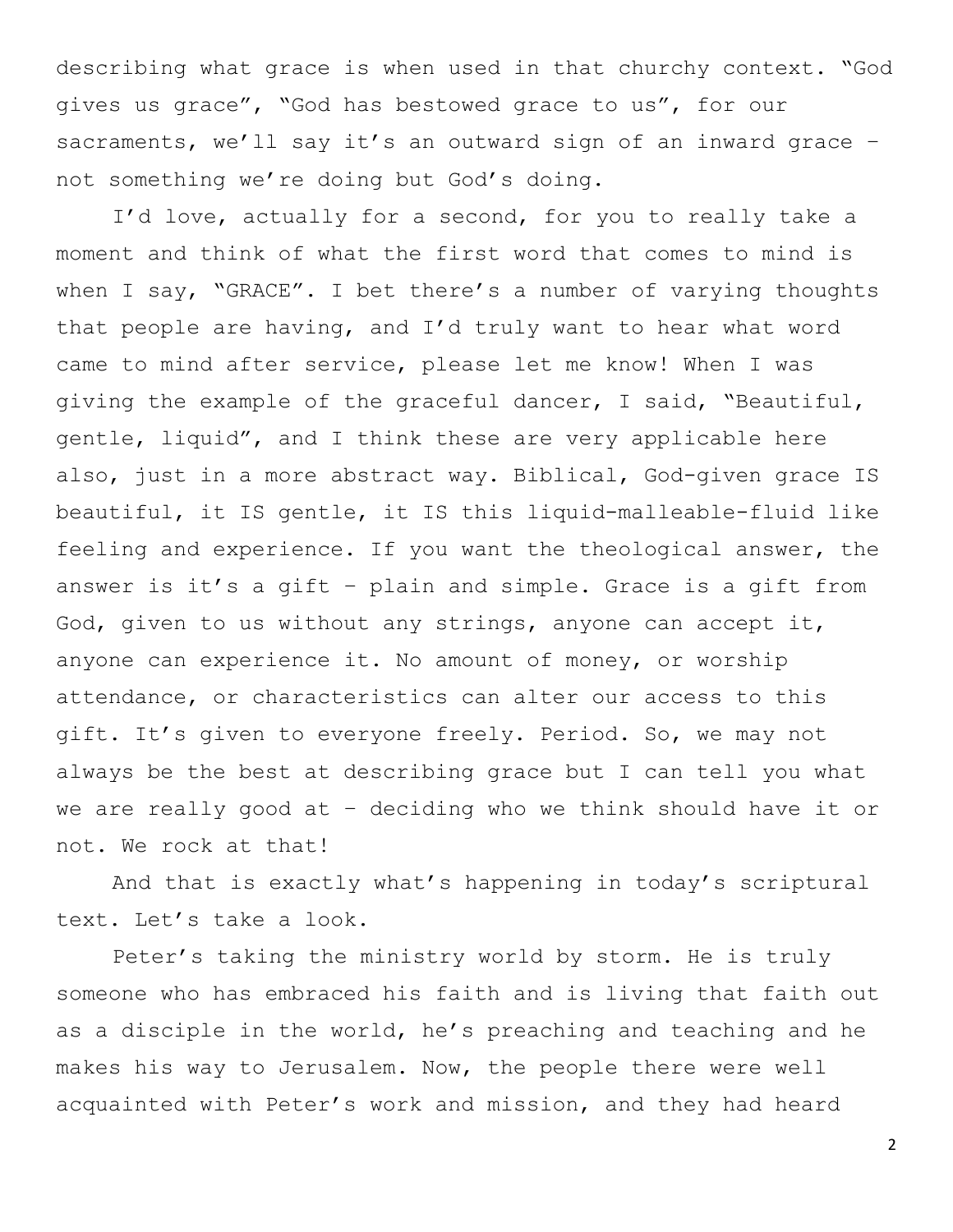that he had been dining with and offering God"s love not only to those of the Jewish background, but also Gentiles and this didn"t sit well with them. They were walking into this meeting with Peter with the idea that there are pre-requisites, as it were, to be a follower of Christ.

Peter does something both interesting and brilliant: he doesn"t just go for the theological, "but Jesus said" sort of answer. He begins by telling his story, by contextualizing the concerns they have. He begins by going, "Oh, you"re mad because of such and such dinner party I went to. I see, let me give you all the details about this dinner that the gossip-mill left out."

He tells about being in Joppa and praying when he had a vision of this linen sheet coming down from heaven and all these wild animals and the voice of God telling Peter to kill the animals to eat. Peter refused 3 times stating that he can"t because it would be impure and God rebukes that by saying that nothing is impure that God has said is pure – keep that line stored away in your brain for a moment - and with that, everything goes back to normal, and these men show up, and Peter gets that Holy Spirit itch to go with them so he does and meets up with even more people who said they went and found Peter because an angel told one of them to. So, Peter begins to share the Word of God and everyone in the place gets that Spirit, guttwirling, fire igniting feeling within them. Peter remembered that it's the Holy Spirit that falls upon people in baptism, in this fellowship and sharing and community, and life-altering energy that brings us into new life. And so he comes to the conclusion that God is doing a bunch of work that he is just a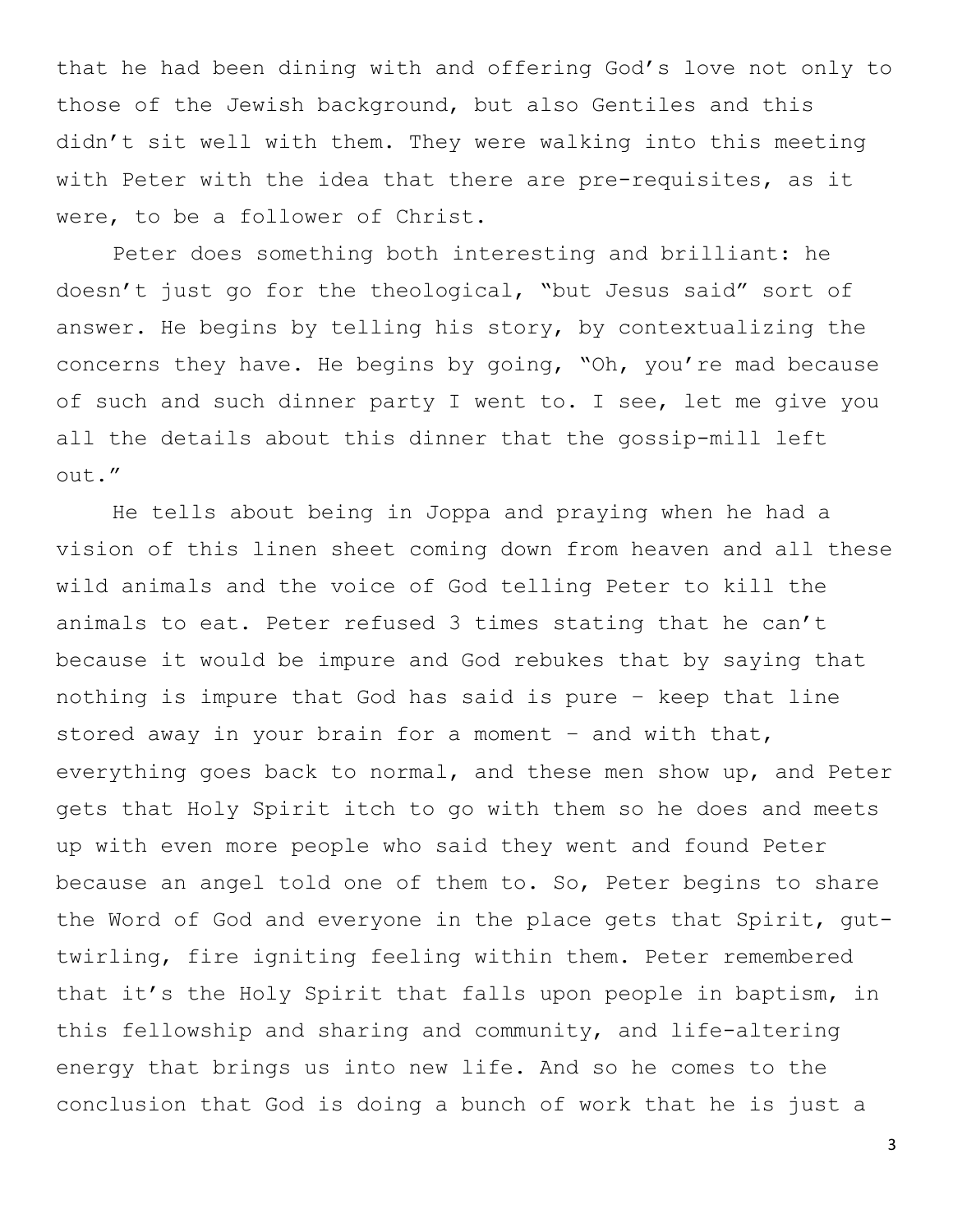vessel for, just a sharer of. And that God isn"t differentiating who the Spirit moves based off of identity or age or gender or race or ability or sexual orientation or anything, none of that. So who's he to try to stifle the Spirit's gift of grace in people"s lives?

And that"s his story, his testimony, his perspective on why he"s doing this thing that"s making people mad, but by contextualizing it, by sharing the details, and the emotions, and relating it to the way God has acted in their lives, the people calm down and agree that God is just a whole lot bigger than they had previously thought. Thank goodness, because we often think WAY too small.

We are the people angry with Peter in this story. We are the people who want God to only be offering something as beautiful, and gentle, and as liquid as grace to people like us. We want that reassurance we have it and that so-and-so for whatever reason, does not. It's that classic, someone gives us a wonderful, thoughtful gift, and we are moved to tears until we see them give that same gift to someone else. Then we decide it's not so special, or that ours HAS to be different and better in some way. We spend a lot of time throwing around a word as churchy as "Grace" yet don"t offer a whole lot of it.

But it's the Spirit that can quide us to a place where we can shake the notion that some have God"s grace and others don"t. "You don"t need to be a member of this church, NOR ANY OTHER…" right? You hear us say it every time we have communion! We don't come to church to get grace, we already have it. We come to church for many other wonderful purposes: community,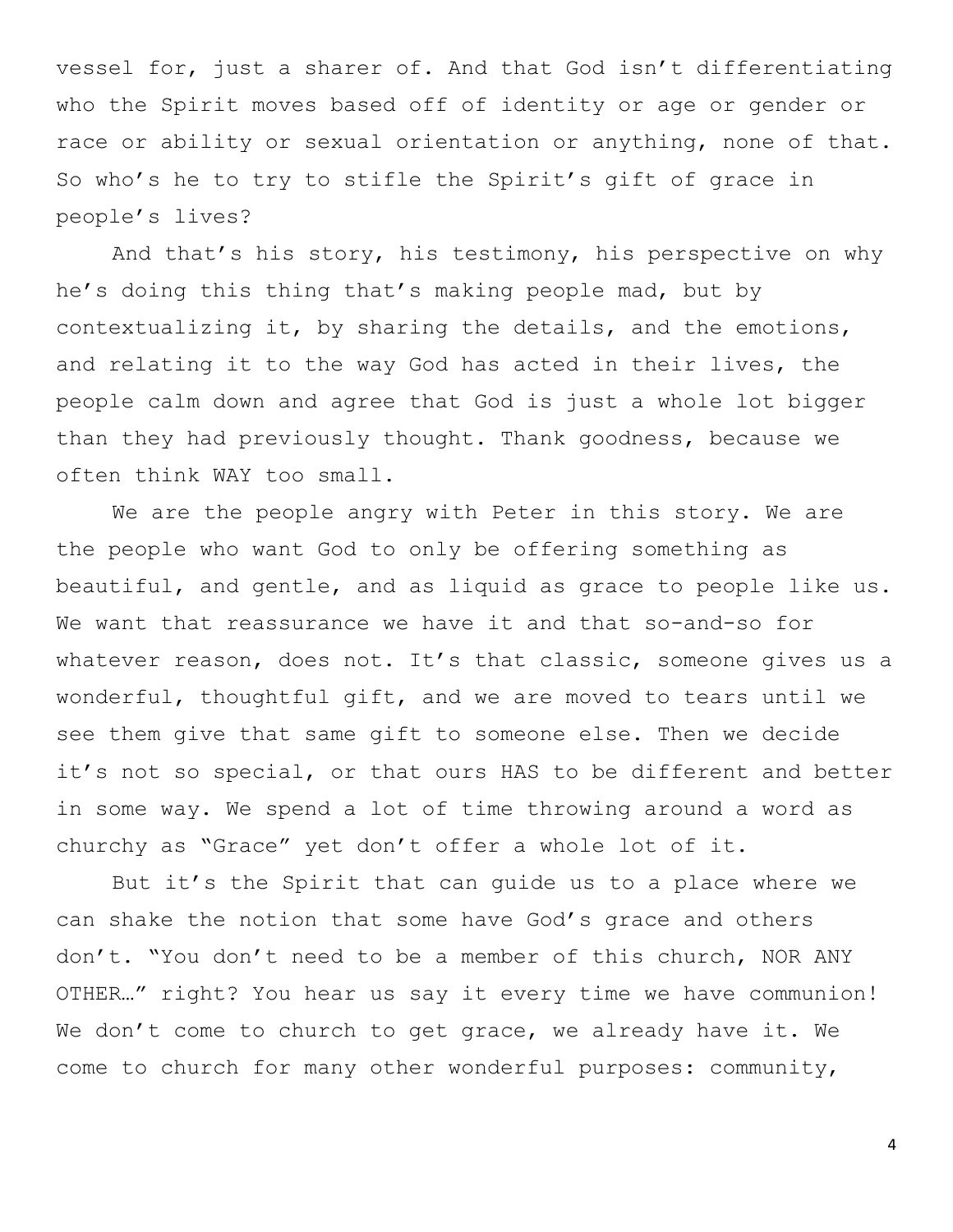expressing our faith, learning, witness, service, all those things – but not to get grace.

Remember what God said to Peter when Peter decided that he couldn"t eat because the wild must be impure. God responds with, "Who said they were impure? You? 'Cause I sure didn't." We are constantly deciding who must be graceless, impure. But it"s like this shirt I once saw with a drawing of Jesus on it and below it, it said in quotes, "'I never said that' - Jesus".

I want to leave you with a closing illustration. An author once relayed this story about a man who had gotten fired from his job, not because his work wasn't good, he was excellent at whatever it was he did, but that he was wildly inconsistent and unreliable. Well after months of not working there, he one day returned, seemingly a new person to his old colleagues. When asked about the change in his life, he told his own story, his own testimony to how he finally got his life together, and he shared his own testimony about back in college when he was in a fraternity, there was a wild party, the alcohol ran out and he was voted as the one to go buy more even though he had been drinking. It was dark, he was intoxicated, so when he was driving and a boy appeared on his bike, he didn"t respond fast enough, hit him and the boy died. His father was able to afford a good lawyer who, in his words, "twisted the facts" and got him off the hook. He then left college, got married, had kids but was haunted day and night by what he had done, which led him to just real instability and heavy drinking. That's when he got fired and the family was fully reliant on his wife's income.

As he tells it, it was early in the morning one day when he was drinking like usual, and the doorbell rang. There at his